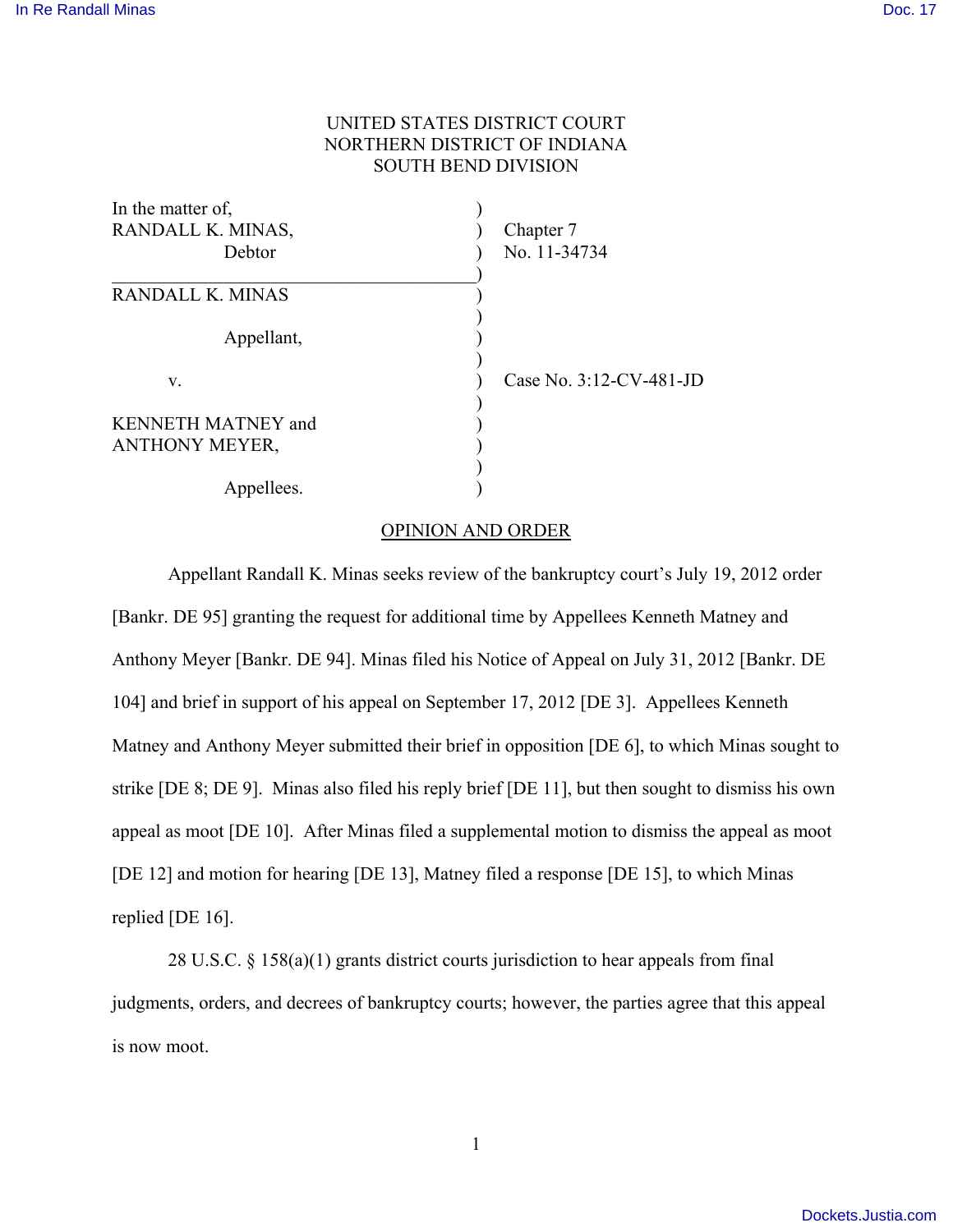While the bankruptcy case dates back to December 2011 [Bankr. DE 1], for purposes of this (now moot) appeal the Court notes that Minas originally appealed the Bankruptcy Judge's July 19, 2012 order, allegedly entered without proper notice or a hearing, extending the deadline to September 14, 2012 to conduct the 2004 examination of the debtor, and extending the deadline to September 28, 2012 to submit complaints to determine the dischargeability of debt [Bankr. DE 95].

However, on July 9, 2013, Appellee Meyer entered into a joint stipulation with Minas thereby resolving any claim that Meyer had against Minas in the underlying bankruptcy case [Bankr. DE 175]. Accordingly, Minas represents to the undersigned that "[a]ll issues in this Appeal concerning Meyer have been resolved," and Minas requests the appeal be dismissed as moot relative to Meyer [DE 12 at 3]. Meyer filed no response.

Given the stipulation entered into by Minas and Meyer in the underlying bankruptcy case, and consistent with Minas' request, Minas' appeal is rendered moot relative to Meyer. *See In re Vlasek* , 325 F.3d 955, 961 (7th Cir. 2003) ("A case is moot if there is no possible relief which the court could order that would benefit the party seeking it.").

In addition, Appellee Matney never filed a complaint to determine the dischargeability of debt or a complaint objecting to the debtor's discharge prior to the deadline of September 28, 2012, as established by the July 19, 2012 Bankruptcy Judge's order. As a result, Minas represents that the only issue that was remaining in this appeal−that is, whether the Bankruptcy Judge erred on July 19 by granting the extension without proper notice and opportunity to object−is also moot because Matney failed to obtain any further extension during the relevant time limits or file any complaint against Minas before September 28 [DE 12 at 3].

2